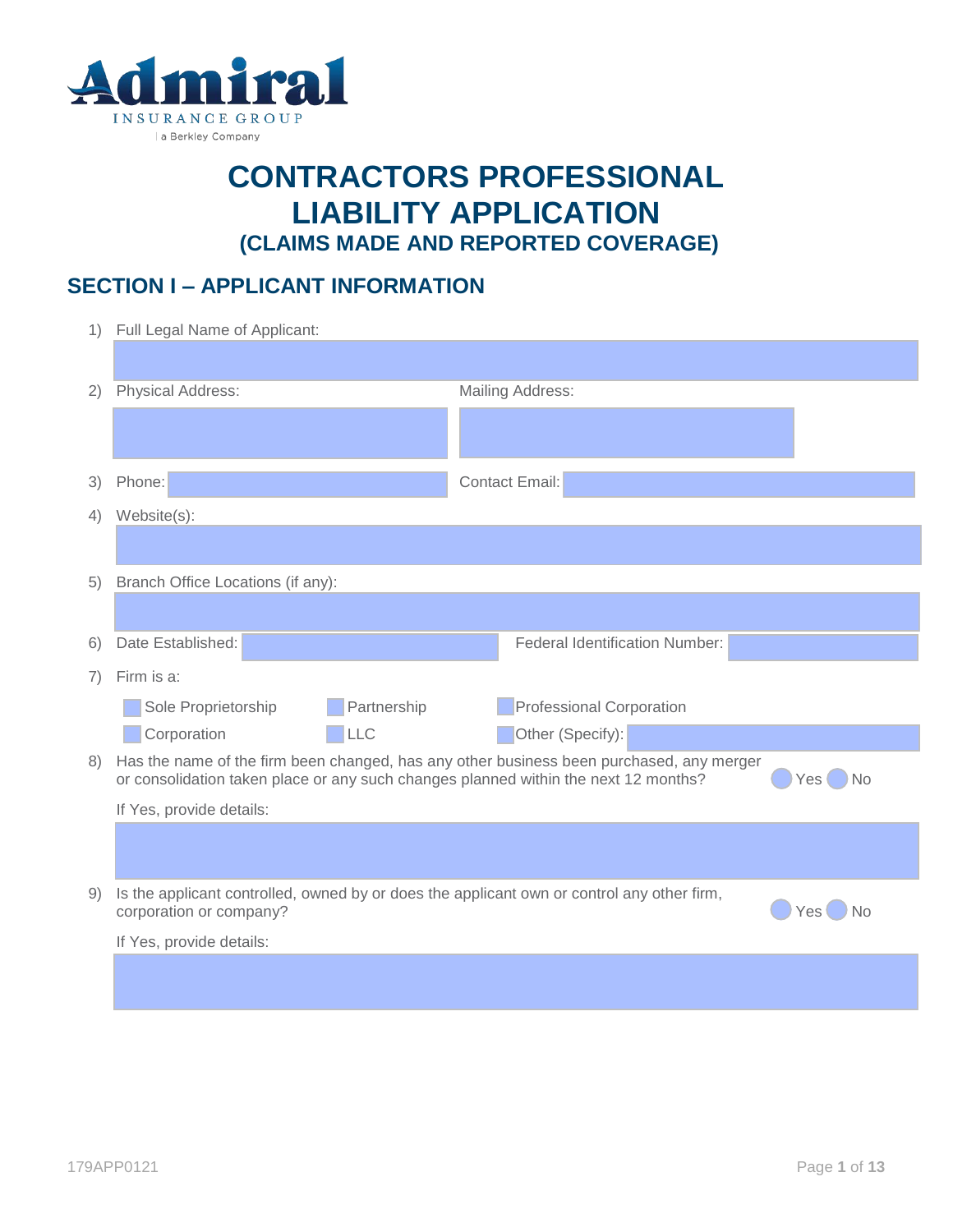10) Number and Type of Staff:

| <b>Type of Staff</b>                                        | <b>Number</b><br>Licensed | Number<br>Unlicensed |
|-------------------------------------------------------------|---------------------------|----------------------|
| Principals, Partners, Officers and Directors                |                           |                      |
| Architects, Landscape Architects, Land Surveyors, Engineers |                           |                      |
| Draftsmen, Programmers and other Technical Personnel        |                           |                      |
| <b>Construction Personnel</b>                               |                           |                      |
| Clerical, Accounting, Non-Technical                         |                           |                      |
| Other:                                                      |                           |                      |
| <b>Total Staff</b>                                          |                           |                      |

11) Please provide the following information of the applicant's key principals:

| Principals, Partners, Officers and<br><b>Directors</b> | <b>Professional Qualifications/</b><br>Date Qualified | How Long in<br>Practice | How Long as Principal/<br>Partner/Officer/Director |
|--------------------------------------------------------|-------------------------------------------------------|-------------------------|----------------------------------------------------|
|                                                        |                                                       |                         |                                                    |
|                                                        |                                                       |                         |                                                    |
|                                                        |                                                       |                         |                                                    |

| 12) Have any Principals, Partners, Officers or Directors ever been subject to disciplinary action |  |  |  |
|---------------------------------------------------------------------------------------------------|--|--|--|
| by authorities as a result of their professional activities?                                      |  |  |  |



If Yes, provide details:

13) To what professional or industry associations does the applicant belong?

| 14) Has the applicant ever declared bankruptcy?                                                                             | ) No<br>Yes<br>n C |
|-----------------------------------------------------------------------------------------------------------------------------|--------------------|
| If Yes, provide type of bankruptcy and dates:                                                                               |                    |
|                                                                                                                             |                    |
| 15) Has the applicant discontinued operations, closed its doors or re-formed the business under<br>a new or different name? | → No<br>Yes I      |
| If Yes, provide details:                                                                                                    |                    |
|                                                                                                                             |                    |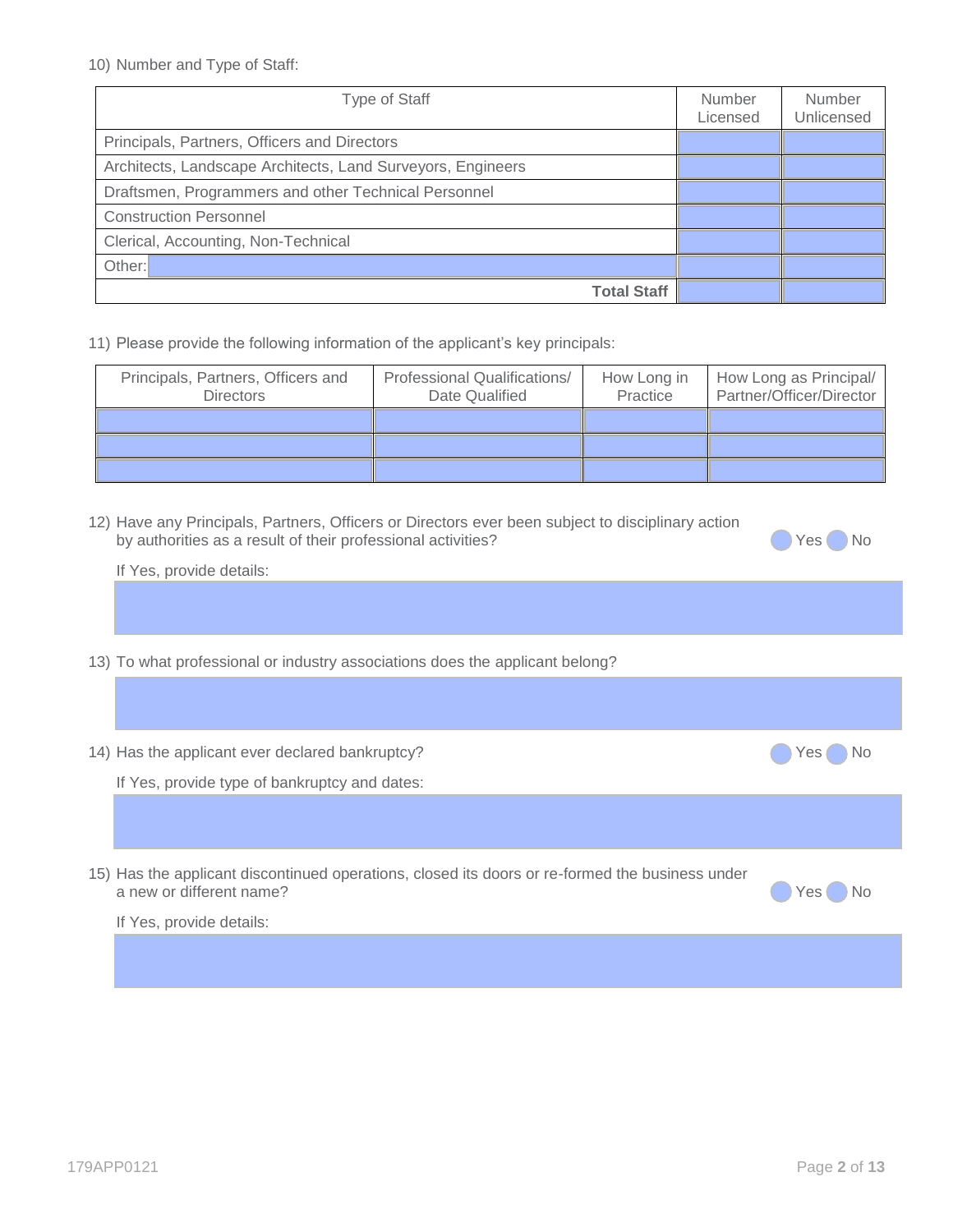## **SECTION II – INSURANCE COVERAGE**

16) PROFESSIONAL LIABILITY COVERAGE (last 5 YEARS): Check here if no current Professional Liability

| Company | Limit | <b>Deductible</b> | Premium | <b>Policy Term</b> | <b>Retro Date</b> |
|---------|-------|-------------------|---------|--------------------|-------------------|
|         |       |                   |         |                    |                   |
|         |       |                   |         |                    |                   |
|         |       |                   |         |                    |                   |
|         |       |                   |         |                    |                   |
|         |       |                   |         |                    |                   |

\*PLEASE PROVIDE FIVE (5) YEARS OF CURRENTLY VALUED CARRIER LOSS RUNS

|  | 17) GENERAL LIABILITY COVERAGE (last 5 YEARS): |  |
|--|------------------------------------------------|--|
|  |                                                |  |

Check here if no current General Liability

| Company | Limit | <b>Deductible</b> | Premium | <b>Policy Term</b> | <b>Retro Date</b> |
|---------|-------|-------------------|---------|--------------------|-------------------|
|         |       |                   |         |                    |                   |
|         |       |                   |         |                    |                   |
|         |       |                   |         |                    |                   |
|         |       |                   |         |                    |                   |
|         |       |                   |         |                    |                   |

\*PLEASE PROVIDE FIVE (5) YEARS OF CURRENTLY VALUED CARRIER LOSS RUNS

18) Do you have any project specific insurance coverage in place?

If Yes, advise what type of insurance, name of insurance company, policy limit, policy period and detail which project(s) it covers:

19) Has any insurer declined, cancelled or refused to renew any similar insurance for your company or any predecessor firm? (N/A in Missouri) Channel and the state of the Ves No

If Yes, provide details: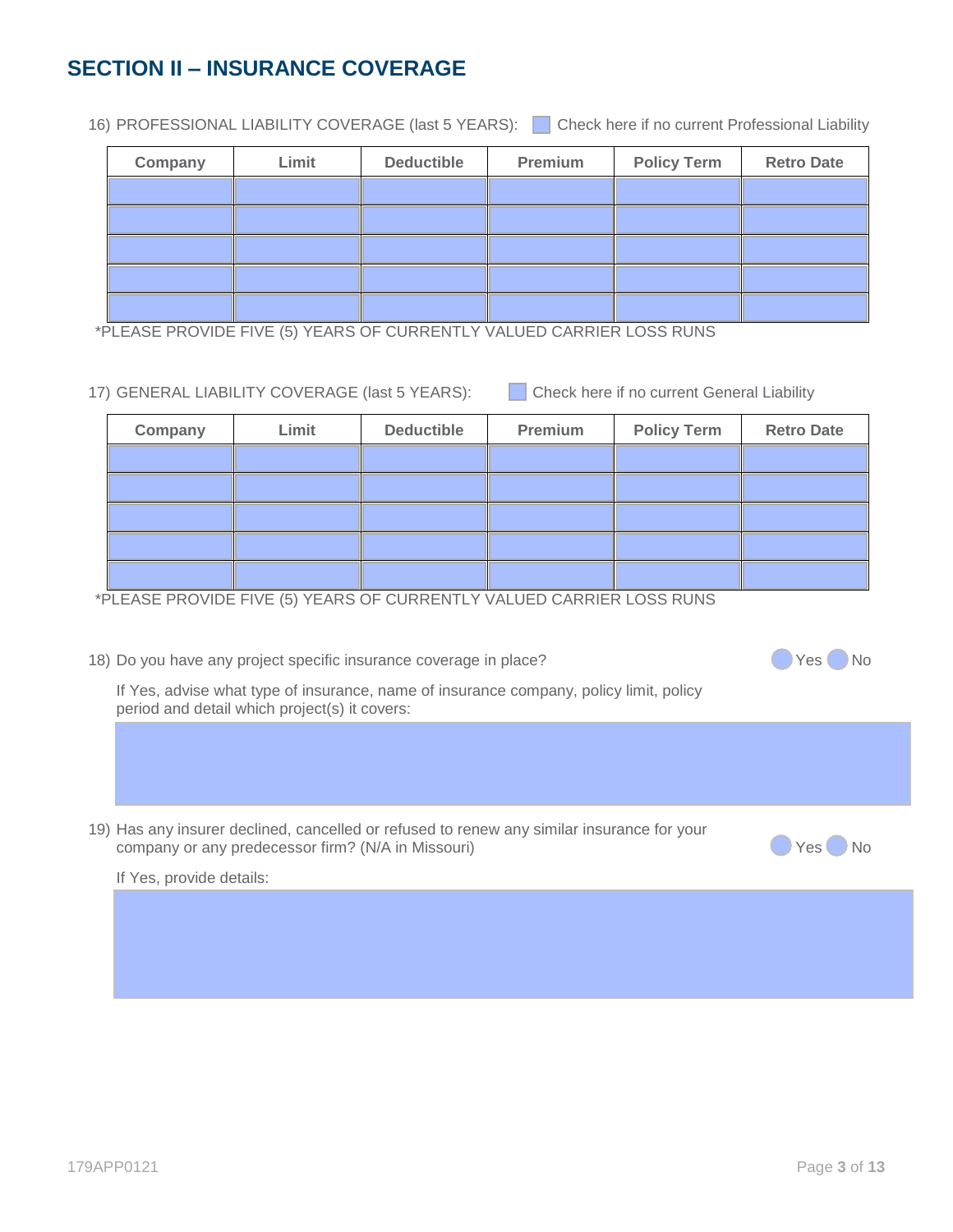## **SECTION III – REVENUE**

20) Please complete this table with your TOTAL GROSS REVENUES associated with these types of services and contracts: \*

| Type of contracts and services                                                  | <b>Estimated</b><br>Next 12<br><b>Months</b> | <b>Previous</b><br><b>12 Months</b> | 2 Years<br><b>Prior</b> | 3 Years<br><b>Prior</b> |
|---------------------------------------------------------------------------------|----------------------------------------------|-------------------------------------|-------------------------|-------------------------|
| General Construction Only (No Design or CM<br>Responsibilities)                 | \$                                           | \$                                  | \$                      | ъ                       |
| <b>Construction Management At-Risk</b>                                          | S                                            | S.                                  | \$l                     | ß.                      |
| Agency Construction Management (No Construction or<br>Design, Just Owner's Rep) | \$                                           | $\mathbb{S}$                        | $\mathbb{S}^1$          | $\mathbb{S}^1$          |
| Design/Build with In-House Design                                               | \$.                                          | Я.                                  | \$                      | ß.                      |
| Design/Build Subbed Design                                                      |                                              |                                     |                         | ß.                      |
| In-House Design Only (No Construction Responsibilities)                         | \$                                           |                                     | \$.                     |                         |
| Other Revenues - Specify:                                                       |                                              |                                     |                         | സ                       |
| <b>TOTAL GROSS REVENUES</b>                                                     |                                              |                                     |                         | S.                      |

\*Please provide the last two years' financial statements

## **SECTION IV – YOUR SERVICES**

21) Describe in detail the operations of your company and related entities:

| 22) Is your company a:                                                                                                                                        |                        |
|---------------------------------------------------------------------------------------------------------------------------------------------------------------|------------------------|
| <b>General Contractor?</b>                                                                                                                                    | N <sub>0</sub><br>Yes. |
| Specialty/Artisan Contractor?                                                                                                                                 | No<br>Yes.             |
| If your company is a Specialty Contractor, are there separate projects where your company<br>would perform services as a General Contractor?                  | Yes                    |
| If Yes, provide details:                                                                                                                                      |                        |
|                                                                                                                                                               |                        |
| 23) Please provide a geographical breakdown per state (by percentage) of your operations during the most recent<br>twelve (12) months. Total must equal 100%: |                        |
|                                                                                                                                                               |                        |
| 24) Do you perform services in foreign countries?                                                                                                             | Yes.                   |
| If Yes, please list all countries and provide details on the types of services and the percentage<br>of annual billings from work in that country:            |                        |
|                                                                                                                                                               |                        |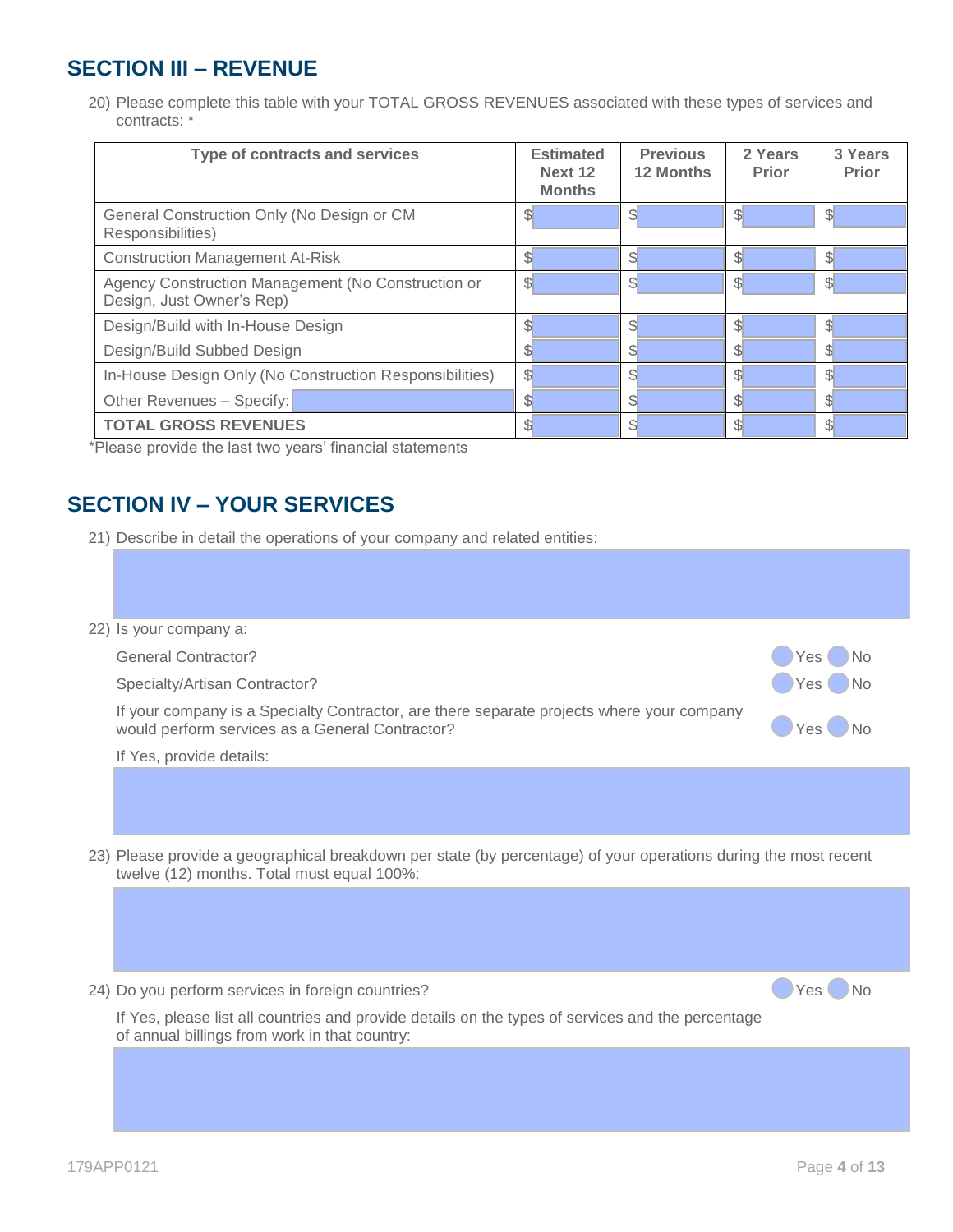25) Please provide the breakdown of your Services:

**Professional Services-**services you perform as an architect, engineer or licensed professional and/or performed on your behalf by a subconsultant. Total must equal 100% of your Professional Services: behalf by a subconsultant. Total must equal 100% of your Professional Services:

| <b>Professional Services</b>                           | In-House      | <b>Subbed</b>   | <b>Professional Services</b>      | In-House      | <b>Subbed</b> |
|--------------------------------------------------------|---------------|-----------------|-----------------------------------|---------------|---------------|
| Architecture                                           | $\%$          | $\frac{0}{0}$   | Interior Design                   | $\frac{0}{0}$ | $\%$          |
| <b>Chemical Engineering</b>                            | $\%$          | $\frac{0}{0}$   | <b>Laboratory Testing</b>         | $\frac{0}{0}$ | $\frac{9}{6}$ |
| Civil Engineering                                      | $\frac{0}{0}$ | $\frac{0}{0}$   | <b>Land Surveying</b>             | $\%$          | $\frac{0}{0}$ |
| Construction Management - Agency<br>(Owners Rep)       | $\frac{0}{0}$ | $\frac{10}{6}$  | Land Use/Urban Planning           | $\frac{0}{0}$ | $\frac{0}{0}$ |
| <b>Construction Materials Testing</b>                  | $\frac{1}{2}$ | $\frac{0}{0}$   | Landscape Architecture            | $\%$          | $\%$          |
| <b>Electrical Engineering</b>                          | $\frac{0}{0}$ | $\frac{1}{2}$ % | <b>Mechanical Engineering</b>     | $\frac{0}{0}$ | $\frac{0}{0}$ |
| Environmental                                          | $\frac{0}{0}$ | $\frac{0}{0}$   | <b>Mining Engineering</b>         | $\%$          | $\frac{0}{0}$ |
| Forensic Engineering/Expert Witness<br><b>Services</b> | $\frac{0}{0}$ | $\frac{0}{0}$   | <b>Process Engineering</b>        | $\frac{0}{0}$ | $\frac{0}{0}$ |
| <b>Fire Protection Engineering</b>                     | $\frac{0}{0}$ | $\frac{0}{0}$   | <b>Structural Engineering</b>     | $\frac{0}{0}$ | $\frac{0}{0}$ |
| Geotechnical/Soil Engineering                          | $\frac{0}{0}$ | $\frac{0}{0}$   | <b>Traffic Planning</b>           | $\%$          | $\%$          |
| <b>HVAC Engineering</b>                                | $\frac{0}{0}$ | $\frac{0}{0}$   | <b>Transportation Engineering</b> | $\frac{0}{0}$ | $\frac{0}{0}$ |
| Hydrology/Hydrogeology/Geology                         | $\frac{0}{0}$ | $\frac{10}{6}$  | Other:                            | $\frac{0}{0}$ | $\frac{0}{0}$ |
|                                                        |               |                 | Total must equal:                 | 100%          | 100%          |

**Contracting Services-**services you perform as a licensed contractor and/or performed on your behalf by a subcontractor. Total must equal 100% of your Contracting Services:

| <b>Contracting Services</b>                    | In-House      | <b>Subbed</b> | <b>Contracting Services</b>            | In-House      | <b>Subbed</b> |
|------------------------------------------------|---------------|---------------|----------------------------------------|---------------|---------------|
| Acoustical                                     | $\frac{0}{0}$ | $\frac{0}{0}$ | Piping (Process/Industrial)            | $\frac{0}{0}$ | $\frac{0}{0}$ |
| Audio/Visual                                   | $\frac{0}{0}$ | $\frac{9}{6}$ | Plumbing                               | $\frac{0}{0}$ | $\frac{0}{0}$ |
| Carpentry                                      | $\frac{0}{0}$ | $\frac{0}{0}$ | Pool & Spa                             | $\frac{0}{0}$ | $\frac{0}{2}$ |
| Concrete                                       | $\frac{0}{0}$ | $\frac{9}{6}$ | Renewable Energy                       | $\frac{0}{0}$ | $\%$          |
| <b>Curtain Wall/Glazing</b>                    | $\frac{0}{0}$ | $\frac{0}{0}$ | Roofing                                | $\frac{0}{0}$ | $\frac{0}{0}$ |
| Demolition                                     | $\frac{0}{0}$ | $\frac{9}{6}$ | Signs                                  | $\frac{0}{0}$ | $\frac{9}{6}$ |
| Drilling                                       | $\frac{0}{0}$ | $\frac{0}{0}$ | Soils/Geotechnical/Land<br>Improvement | $\frac{0}{0}$ | $\frac{0}{0}$ |
| Drywall                                        | $\frac{0}{0}$ | $\frac{0}{0}$ | Solar                                  | $\frac{0}{0}$ | $\frac{0}{0}$ |
| Electrical                                     | $\frac{0}{0}$ | $\frac{0}{0}$ | <b>Structural Steel Erection</b>       | $\frac{0}{0}$ | $\frac{0}{0}$ |
| Elevator                                       | $\frac{0}{0}$ | $\frac{0}{0}$ | <b>Stucco</b>                          | $\frac{0}{0}$ | $\frac{0}{6}$ |
| Excavation / Grading                           | $\frac{0}{0}$ | $\frac{0}{0}$ | Synthetic Stucco/EIFS                  | $\frac{0}{0}$ | $\frac{0}{0}$ |
| Fire Sprinkler/Fire Suppression/ Fire<br>Alarm | $\frac{0}{0}$ | $\frac{0}{0}$ | Telecommunications/Cabling             | $\frac{0}{0}$ | $\frac{1}{2}$ |
| Floor Covering (Tile, Carpet, Hardwood)        | $\frac{0}{0}$ | $\frac{9}{6}$ | Utility                                | $\frac{0}{0}$ | $\%$          |
| Landscape                                      | $\frac{0}{0}$ | $\frac{0}{0}$ | Wastewater/Sewer                       | $\frac{0}{0}$ | $\sqrt{2}$    |
| Masonry                                        | $\frac{0}{0}$ | $\frac{9}{6}$ | Waterproofing                          | $\frac{0}{0}$ | $\frac{0}{0}$ |
| Mechanical/HVAC                                | $\frac{0}{0}$ | $\frac{0}{0}$ | Water Well Drilling                    | $\frac{0}{0}$ | $\frac{0}{0}$ |
| Mold Remediation                               | $\frac{0}{0}$ | $\frac{0}{0}$ | Window Installation                    | $\frac{0}{0}$ | $\frac{9}{6}$ |
| Painting                                       | $\frac{0}{0}$ | $\frac{9}{6}$ | Other:                                 | $\frac{0}{0}$ | $\frac{0}{0}$ |
| Paving                                         | $\frac{0}{0}$ | $\frac{0}{0}$ | Total must equal:                      | 100%          | 100%          |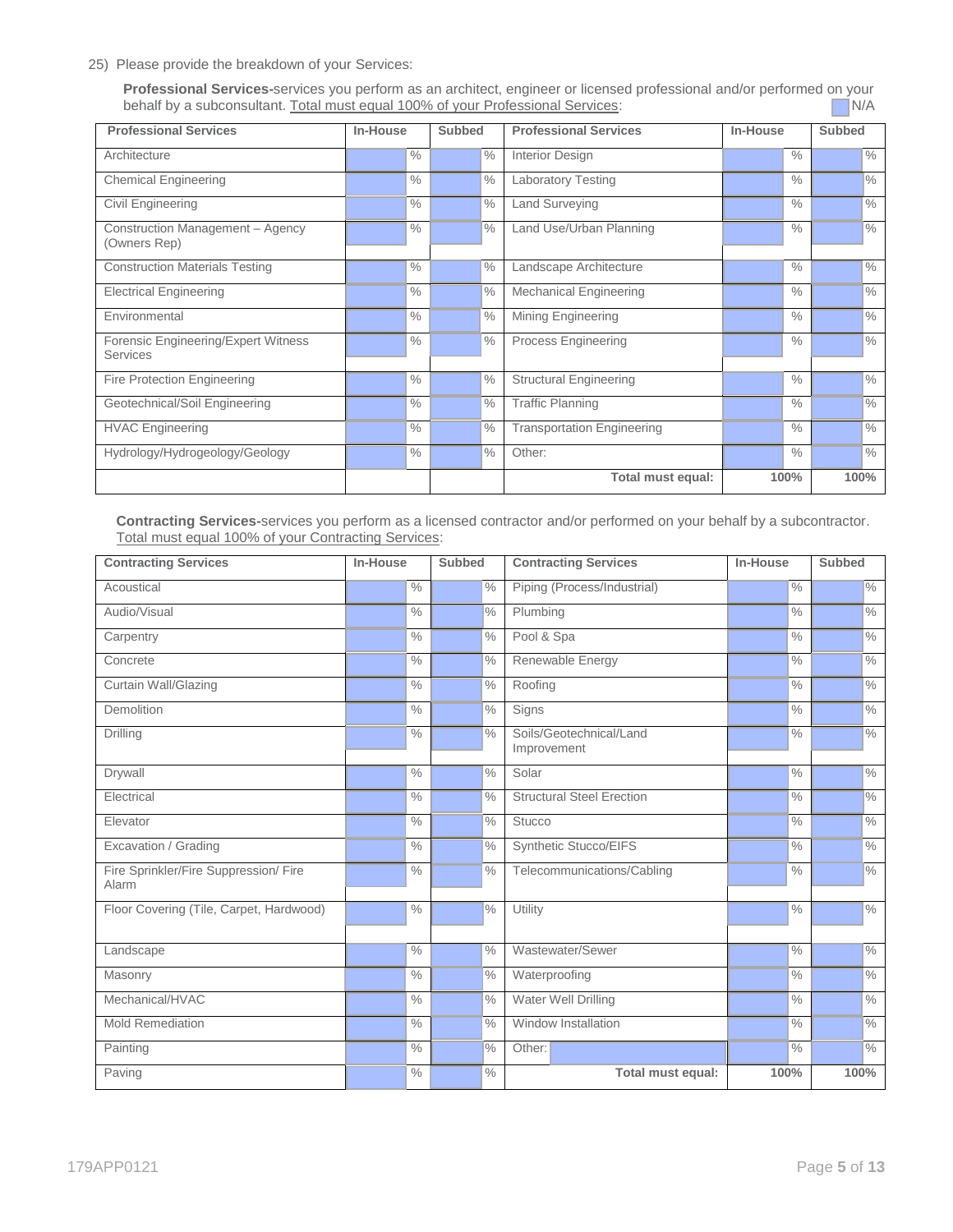## **SECTION V – CLIENTS AND PROJECTS**

26) Please indicate the approximate percentage of revenues derived from each project type:

|                                          | Last 12<br><b>Months</b> |               |                     |                                                  | Last 12<br><b>Months</b> |               |
|------------------------------------------|--------------------------|---------------|---------------------|--------------------------------------------------|--------------------------|---------------|
| Agriculture/Farming                      |                          | $\frac{0}{0}$ |                     | Petro/Chemical/Refineries                        |                          | $\frac{0}{0}$ |
| Airports                                 |                          | $\frac{0}{0}$ | Pipelines           |                                                  |                          | $\frac{0}{0}$ |
| <b>Amusement Rides</b>                   |                          | $\frac{0}{0}$ |                     | <b>Power Plants/Utilities</b>                    |                          | $\%$          |
| Apartments (not incl. Condo Conversions) |                          | $\%$          |                     | <b>Pre-Engineered Structures</b>                 |                          | $\frac{0}{0}$ |
| Arenas/Stadiums/Convention Centers       |                          | $\frac{0}{0}$ |                     | Residential Condominiums                         |                          | $\%$          |
| <b>Bridges</b>                           |                          | $\frac{0}{0}$ |                     | Residential Custom Homes/Single Family Dwellings |                          | $\frac{0}{0}$ |
| Churches and Religious Facilities        |                          | $\frac{0}{0}$ |                     | <b>Residential Townhomes</b>                     |                          | $\%$          |
| Dams/Reservoirs/Levees                   |                          | $\frac{0}{0}$ |                     | Residential Tract Homes/Subdivisions             |                          | $\%$          |
| Geothermal Systems                       |                          | $\%$          |                     | Retail/Restaurant/Shopping Centers               |                          | $\%$          |
| Government/Public Buildings              |                          | $\%$          |                     | Roads/Highways                                   |                          | $\%$          |
| Harbors/Piers/Ports                      |                          | $\%$          |                     | Schools/Colleges                                 |                          | $\%$          |
| Hospitals/Healthcare/Assisted Living     |                          | $\frac{0}{0}$ |                     | Sewage Systems                                   |                          | $\%$          |
| Hotels/Motels                            |                          | $\frac{0}{0}$ |                     | <b>Sewage Treatment Plants</b>                   |                          | $\frac{0}{0}$ |
| Industrial Waste Treatment               |                          | $\frac{0}{0}$ |                     | Solar/Wind - Alternative Energy                  |                          | $\frac{0}{0}$ |
| Jails/Justice                            |                          | $\frac{0}{0}$ |                     | Superfund/Pollution                              |                          | $\%$          |
| Landfills                                |                          | $\frac{0}{0}$ |                     | Telecommunication/Cell Sites/Towers              |                          | $\frac{0}{0}$ |
| Libraries                                |                          | $\frac{0}{0}$ | <b>Theme Parks</b>  |                                                  |                          | $\frac{0}{0}$ |
| Manufacturing/Industrial                 |                          | $\frac{0}{0}$ | <b>Tunnels</b>      |                                                  |                          | $\%$          |
| Mass Transit/Light Rail/Subway           |                          | $\frac{0}{0}$ | Warehouses          |                                                  |                          | $\%$          |
| Mines/Quarries                           |                          | $\frac{0}{0}$ |                     | Water/Waste Water Treatment Systems              |                          | $\%$          |
| Mixed Use (No Condos)                    |                          | $\frac{0}{0}$ |                     | Water Features and Fountains                     |                          | $\%$          |
| Mixed Use with Condos                    |                          | $\frac{0}{0}$ | <b>Water Slides</b> |                                                  |                          | $\%$          |
| <b>Nuclear Facilities</b>                |                          | $\%$          | Water Systems       |                                                  |                          | $\%$          |
| Office Buildings                         |                          | $\frac{0}{0}$ | Other:              |                                                  |                          | $\frac{0}{0}$ |
| Parks/Playgrounds/Skate Parks            |                          | $\%$          | Other:              |                                                  |                          | $\%$          |
| <b>Parking Structures</b>                |                          | $\frac{0}{0}$ |                     | <b>Total Must Equal</b>                          |                          | 100%          |

27) Has your firm, any related entity, any predecessor firm or any principal in the last ten (10) years provided services on subdivisions, tract homes, custom homes, single family dwellings or residential condominium projects?

| Yes | <b>No</b> |
|-----|-----------|
|     |           |

| If Yes, provide details:                                 |                                                                                                                                                                                                              |               |
|----------------------------------------------------------|--------------------------------------------------------------------------------------------------------------------------------------------------------------------------------------------------------------|---------------|
|                                                          |                                                                                                                                                                                                              |               |
|                                                          | 28) Please note below if your firm, any related entity, any predecessor firm or any principal in the last<br>ten (10) years has been involved on any of the following types of projects and provide details: |               |
| <b>Superfund Sites</b>                                   | Storage, Containment or Treatment of Hazardous Waste Material                                                                                                                                                |               |
| Environmental Remediation                                | Transportation or Disposal of Hazardous Waste Material                                                                                                                                                       |               |
| Fracking                                                 | Details:                                                                                                                                                                                                     |               |
|                                                          |                                                                                                                                                                                                              |               |
|                                                          | 29) Do any projects employ a Building Information Modeling (BIM) or similar system?                                                                                                                          | → No<br>Yes ( |
| 30) Do you perform any work on a Fast Track basis?       |                                                                                                                                                                                                              | No<br>Yes     |
| If Yes, what percentage?                                 |                                                                                                                                                                                                              | $\%$          |
| 31) What percentage of your projects are LEED certified? |                                                                                                                                                                                                              | $\frac{0}{0}$ |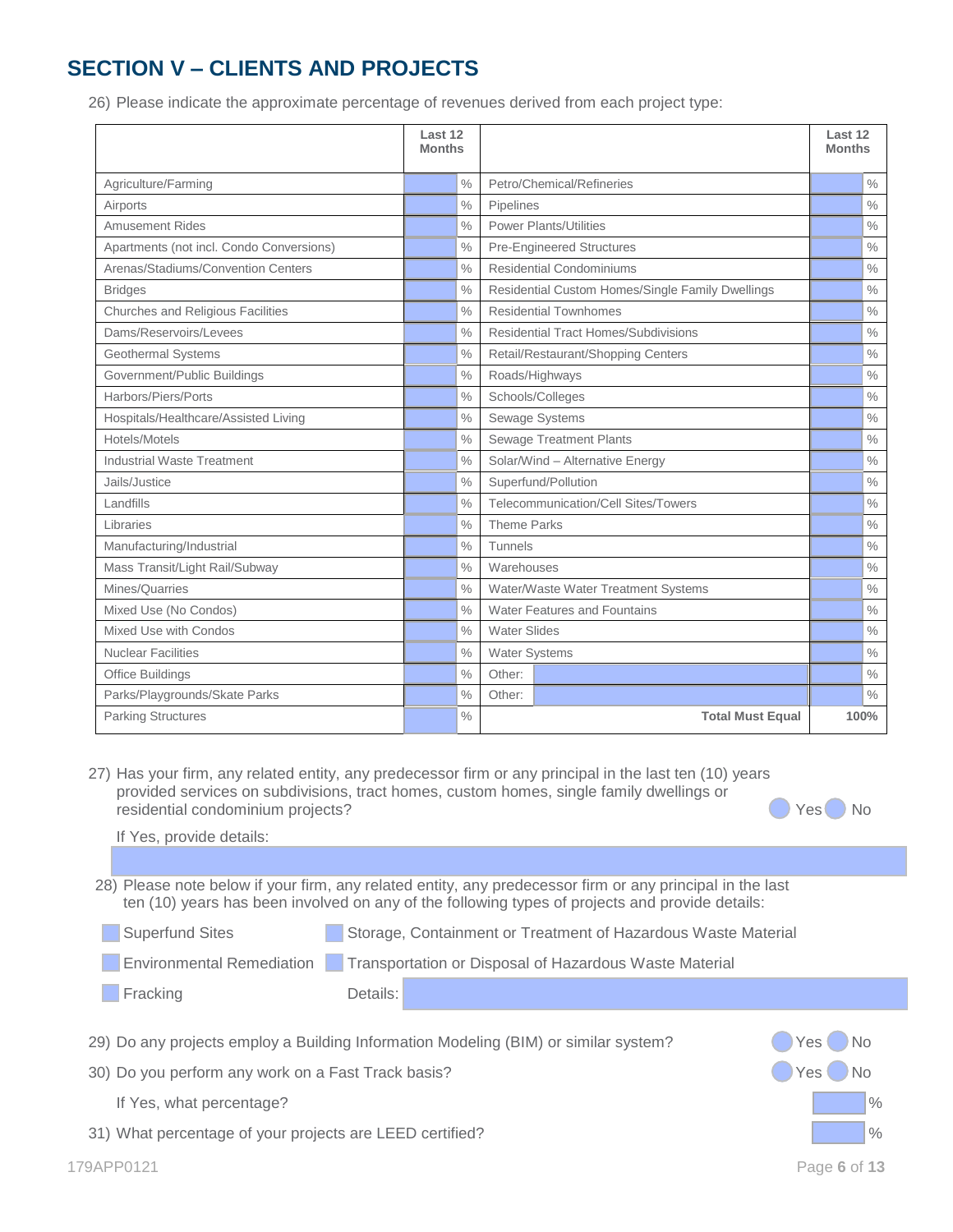32) List your most recent year's number of projects by size (total construction value):

| <b>Total Construction Values</b> | # of Projects |
|----------------------------------|---------------|
| Up to \$10,000,000               |               |
| \$10,000,000 to \$25,000,000     |               |
| \$25,000,000 to \$100,000,000    |               |
| More than \$100,000,000          |               |

33) Please provide details on three of your most current largest projects:

| Name of Project 1:                       |  |
|------------------------------------------|--|
| <b>Client Name</b>                       |  |
| Location                                 |  |
| <b>Description of Project</b>            |  |
| Services You Provided                    |  |
| <b>Total Gross Revenue</b>               |  |
| <b>Total Project Construction Values</b> |  |
| Year Completed                           |  |

| Name of Project 2:                       |  |
|------------------------------------------|--|
| <b>Client Name</b>                       |  |
| Location                                 |  |
| <b>Description of Project</b>            |  |
| Services You Provided                    |  |
| <b>Total Gross Revenue</b>               |  |
| <b>Total Project Construction Values</b> |  |
| Year Completed                           |  |

| Name of Project 3:               |  |
|----------------------------------|--|
| <b>Client Name</b>               |  |
| Location                         |  |
| <b>Description of Project</b>    |  |
| Services You Provided            |  |
| <b>Total Gross Revenue</b>       |  |
| <b>Total Construction Values</b> |  |
| Year Completed                   |  |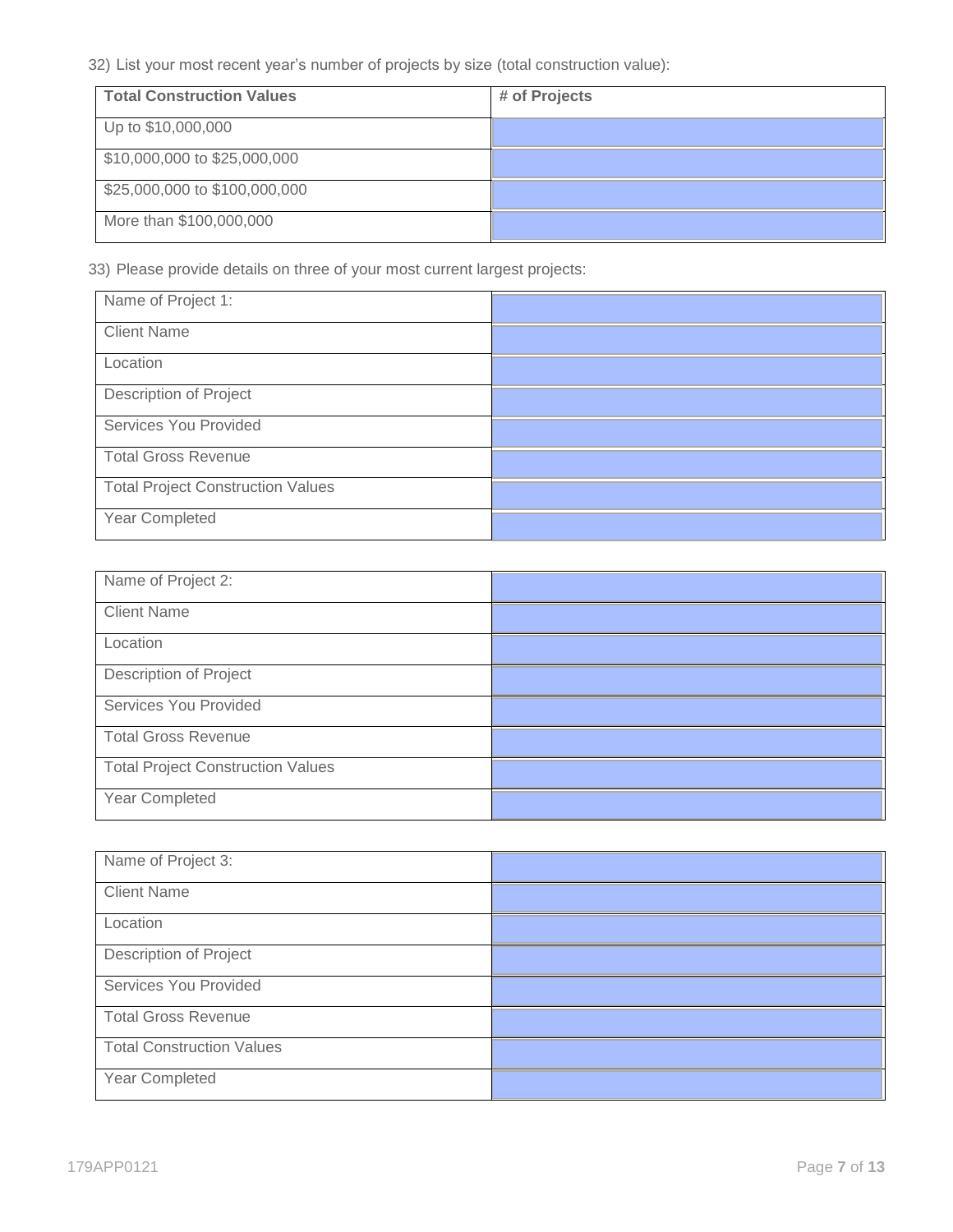34) Types of Clients:

| <b>Commercial Property</b><br>Owners | $\%$          | <b>Local Government</b>               | $\%$          |
|--------------------------------------|---------------|---------------------------------------|---------------|
| Design Firms                         | $\frac{0}{0}$ | <b>Other Contractors</b>              | $\%$          |
| <b>Developers</b>                    | $\frac{0}{0}$ | <b>Residential Property</b><br>Owners | $\frac{0}{0}$ |
| <b>Federal Government</b>            | $\%$          | <b>State Government</b>               | $\frac{0}{0}$ |
| Other (Specify):                     |               |                                       | $\frac{0}{0}$ |

|    | 35) What percentage of your annual revenue is from repeat clients?                                                                                                                                   |                                        | $\%$                      |
|----|------------------------------------------------------------------------------------------------------------------------------------------------------------------------------------------------------|----------------------------------------|---------------------------|
|    | 36) What percentage of your projects are:                                                                                                                                                            | $\frac{9}{6}$<br><b>Negotiated Bid</b> | Hard Bid<br>$\frac{9}{6}$ |
|    | 37) Please respond to each of the following questions as respects your firm, any related entity,<br>predecessor firm or any principal, within the last five (5) years:                               |                                        |                           |
| a) | Has the applicant provided services on projects in which any Principal, Partner, Officer,<br>Director or shareholder or an immediate family member of such person retains any<br>ownership interest? |                                        | No<br>Yes I               |
| b) | Has the applicant derived more than 50% of last fiscal year's gross receipts from any<br>one client?                                                                                                 |                                        | <b>No</b><br>Yes          |
| C) | Has the applicant designed a building, component or system which might be used on more<br>than one project?                                                                                          |                                        | <b>No</b><br>Yes (        |
| d) | Has the applicant sold or supplied goods or products that have been designed, fabricated<br>or manufactured by or on behalf of your firm?                                                            |                                        | No<br>Yes (               |
| e) | Does the applicant hold a patent for any product or process?                                                                                                                                         |                                        | → No<br>Yes (             |
| f) | Has the applicant ever provided inspections of residential or commercial properties for<br>prospective buyers or lenders?                                                                            |                                        | NΩ<br>Yes                 |

Please provide details here on any responses above marked Yes:

## **SECTION VI – CONTRACTS AND SUBCONTRACTORS / SUBCONSULTANTS**

|           | $\frac{0}{0}$<br>38) What percentage of your firm's projects use written contracts with your clients?                                                                                                          |
|-----------|----------------------------------------------------------------------------------------------------------------------------------------------------------------------------------------------------------------|
|           | 39) What percentage of the contracts used are:                                                                                                                                                                 |
|           | Your Standard Contract<br>% Client Contracts<br>$\%$<br>% Professional Association Contract<br>(Attach a sample of your standard contract)                                                                     |
|           | 40) What percentage of your non-standard, client generated or revised contracts are reviewed by<br>$\frac{9}{6}$<br>your legal counsel?                                                                        |
|           | 41) What percentage of the contracts used with your clients contain:                                                                                                                                           |
|           | $\frac{0}{0}$<br>$\%$<br><b>Customized Scope of Services</b><br><b>Limitation of Liability Clause</b><br>42) If you indicated that you use subs for Professional Services, please answer the following:<br>N/A |
| a)        | What percentage of professional subs are required to carry Professional Liability Insurance?<br>$\frac{0}{0}$                                                                                                  |
| b)        | If you indicated anything other than 100%, please explain the circumstances in which a professional<br>sub would not be required to carry Professional Liability Insurance:                                    |
|           |                                                                                                                                                                                                                |
| $\circ$ ) | What is the minimum limit you require for professional subs on their Professional Liability Insurance?                                                                                                         |
| 179APP012 | Each Claim / \$<br>\$.<br>Aggregate<br>Page 8 of 13                                                                                                                                                            |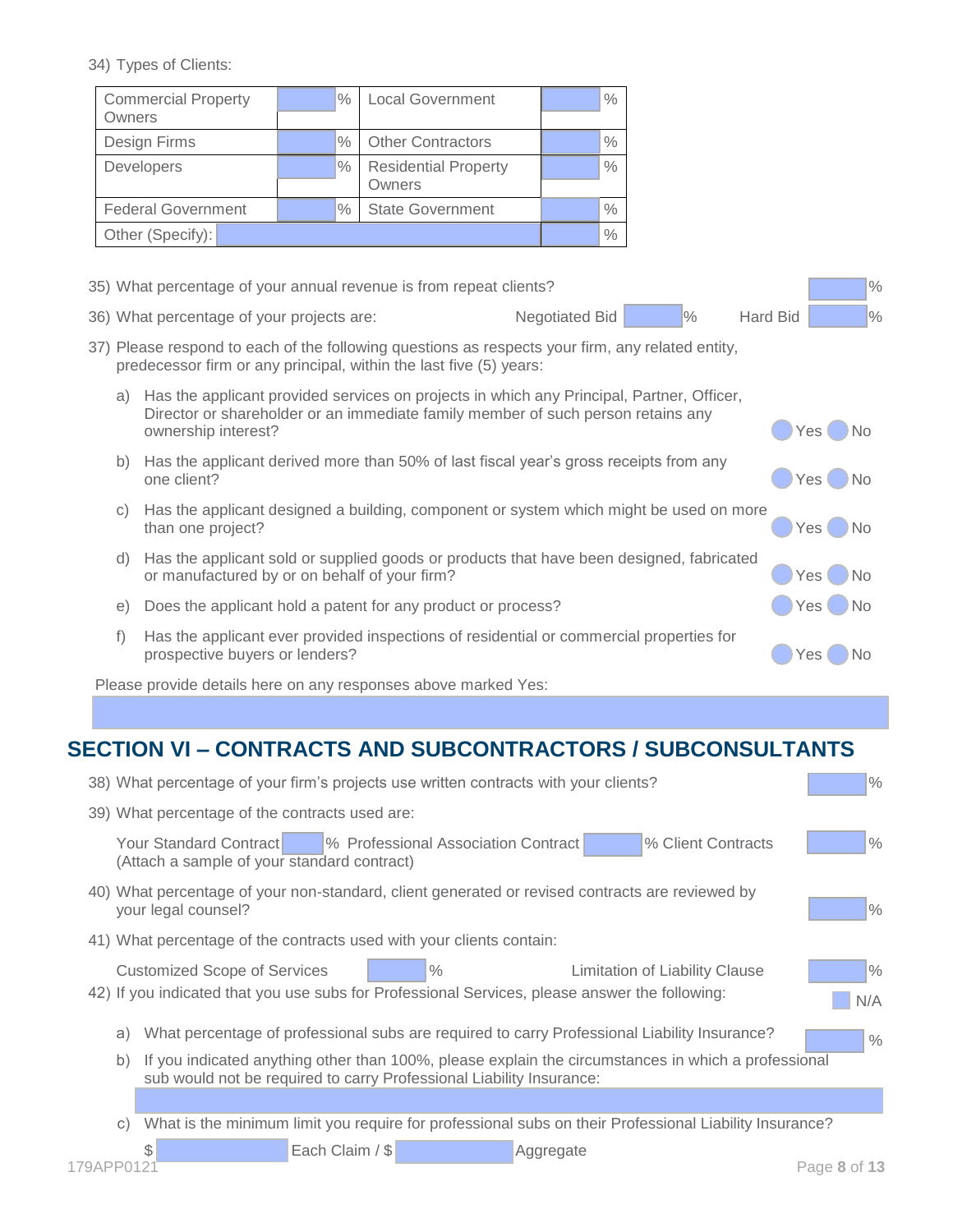| d)              | Do you obtain and review evidence of their Professional Liability Insurance?                                                                                                 |       | Yes()No       |
|-----------------|------------------------------------------------------------------------------------------------------------------------------------------------------------------------------|-------|---------------|
|                 | If Yes, how frequently?                                                                                                                                                      |       |               |
| e)              | What percentage of them carry Professional Liability with an A- or better rated carrier?                                                                                     |       | $\frac{0}{0}$ |
| f)              | What percentage of your professional subs sign a written contract? (Attach a sample)                                                                                         |       | $\frac{0}{0}$ |
|                 | 43) If you indicated that you use subs for Contracting Services, please answer the following:                                                                                |       | N/A           |
| a)              | What percentage of your overall projects require use of subcontractors?                                                                                                      |       | $\frac{0}{0}$ |
| b)              | What percentage of your subcontractors are required to carry General Liability Insurance?                                                                                    |       | $\frac{0}{0}$ |
| $\mathcal{C}$ ) | If you indicated anything less than 100%, please explain the circumstances in which a<br>subcontractor would not be required to carry General Liability Insurance:           |       |               |
| d)              | What is the minimum limit you require for subcontractors on their General Liability Insurance?                                                                               |       |               |
| e)              | Do you obtain and review evidence of their General Liability Insurance?                                                                                                      | Yes   | No.           |
|                 | If Yes, how frequently?                                                                                                                                                      |       |               |
| f)              | What percentage of the time do you require your subcontractors to name you as an Additional<br>Insured on their General Liability policy?                                    |       | $\frac{1}{2}$ |
| g)              | What percentage of your subcontractors sign a written contract? (Attach a sample)                                                                                            |       | $\frac{9}{6}$ |
| h)              | What percentage of your subcontractor contracts contain an indemnification clause in your favor?                                                                             |       | $\frac{9}{6}$ |
|                 | 44) Please describe what kind of credentialing process is used to select subcontractors on each project:<br><b>SECTION VII - CONTRACTOR POLLUTION LIABILITY</b>              |       |               |
|                 | (Complete this section only if you're applying for Contractor Pollution Liability)                                                                                           |       | N/A           |
|                 | 45) Do you have a formal protocol for working in areas with known contamination?                                                                                             | Yes   | ۱No           |
|                 | 46) Are you, any related entity or predecessor firm responsible for the removal, disposal and/or<br>transportation of hazardous waste materials?<br>If Yes, provide details: | Yes   | )No           |
|                 |                                                                                                                                                                              |       |               |
|                 | 47) Do you, any related entity or predecessor firm subcontract the removal, disposal and/or<br>transportation of hazardous waste materials?                                  |       | Yes No        |
| If Yes,         |                                                                                                                                                                              |       |               |
| a)              | Do you require your subcontractor to carry Pollution Liability?                                                                                                              |       | Yes()No       |
|                 | Limits Required:                                                                                                                                                             |       |               |
| b)              | Do you require your subcontractor to name you as an Additional insured on their<br>Pollution Liability policy?                                                               | Yes   | No            |
|                 | 48) Do you, any related entity or predecessor firm perform excavation, testing or sampling?                                                                                  | Yes ( | →) No         |
|                 | 49) Have you ever been named as a Potentially Responsible Party (PRP) by the<br>United States Environmental Protection Agency or by any state environmental agency?          | Yes ( | ⊝ No          |
|                 | If Yes, provide details:                                                                                                                                                     |       |               |
|                 |                                                                                                                                                                              |       |               |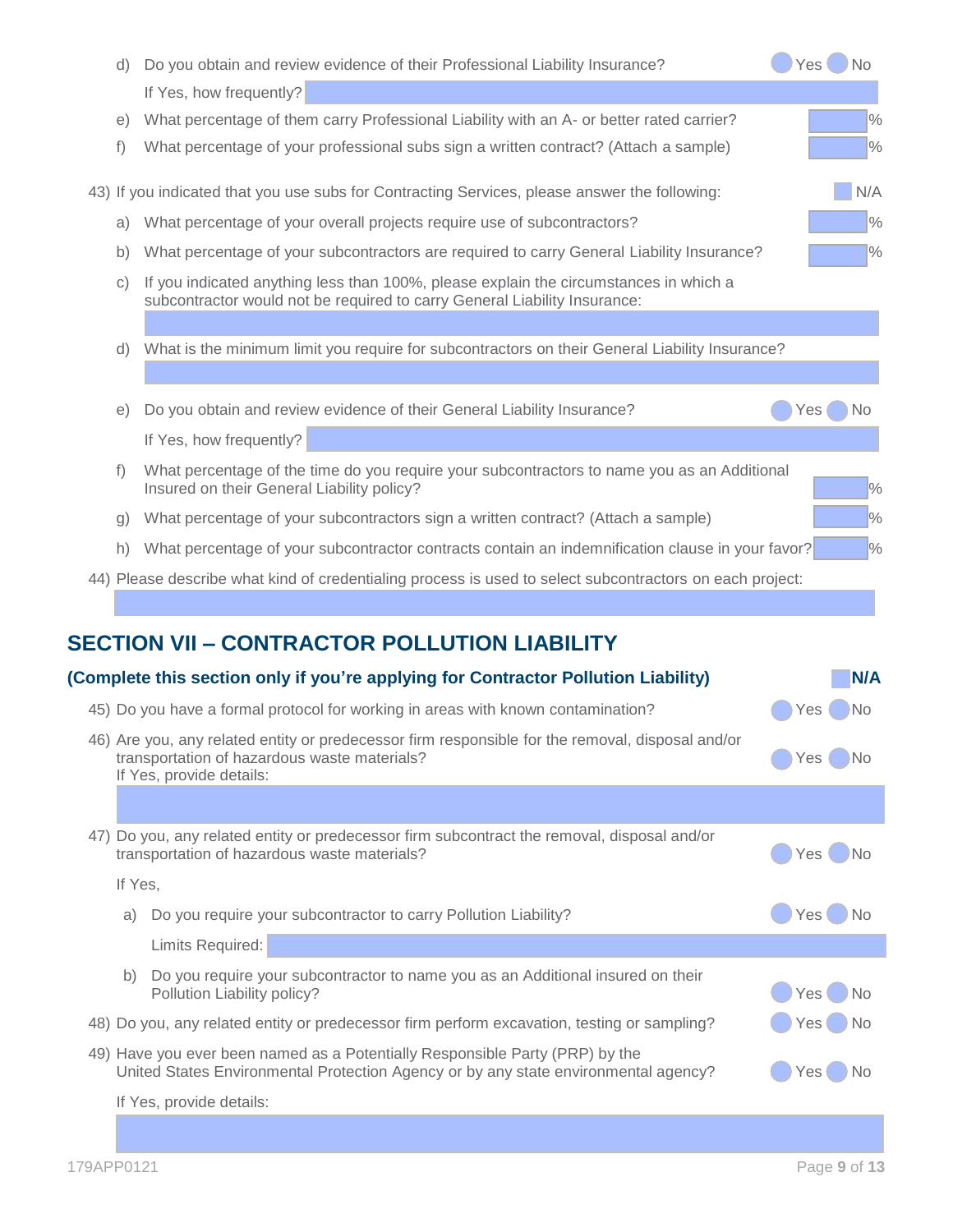| 50) Do you, any related entity or predecessor firm own or lease any Waste Treatment, Storage |        |  |
|----------------------------------------------------------------------------------------------|--------|--|
| or Disposal Facility (TSDF)?                                                                 | Yes No |  |

| If Yes, provide details:                                                                                                            |                  |
|-------------------------------------------------------------------------------------------------------------------------------------|------------------|
|                                                                                                                                     |                  |
| 51) Do you, any related entity, predecessor firm or subcontractor have responsibility for selecting<br>and contracting with a TSDF? | <b>No</b><br>Yes |
| If Yes, provide details:                                                                                                            |                  |
|                                                                                                                                     |                  |
| 52) Do you, any related entity, predecessor firm or subcontractor get involved in asbestos, lead or<br>mold abatement?              | Yes              |

If Yes, provide details:

53) Detail prior Pollution Liability coverage for the last FIVE YEARS starting with the most current year\*.

Check here if No Current Pollution Liability

| Company | Limit | <b>Deductible</b> | Premium | <b>Policy Term</b> | Occurrence or<br><b>Claims Made*</b> |
|---------|-------|-------------------|---------|--------------------|--------------------------------------|
|         |       |                   |         |                    |                                      |
|         |       |                   |         |                    |                                      |
|         |       |                   |         |                    |                                      |
|         |       |                   |         |                    |                                      |
|         |       |                   |         |                    |                                      |

\* PLEASE PROVIDE FIVE (5) YEARS OF CURRENTLY VALUED CARRIER LOSS RUNS

\*Provide Retroactive Date if Claims Made:

## **SECTION VIII – DATA PRIVACY**

#### **Please provide details at the end of this section for any responses marked Yes.**

- 54) In the course of running your business, and as respects anyone other than your own employees, are you ever provided access to, or store private, public or personal data including, but not limited to individuals Social Security Numbers, names and addresses, birthdates or credit card information? No result to the contract of the contract of the contract of the contract of the contract of the contract of the contract of the contract of the contract of the contract of the contract of the contract of the
- 55) Have you ever been the victim of a data breach or cyber-attack? (Second No. 2015) Yes No.
- 56) Have you ever filed a claim or reported a circumstance to an insurance company due to a data breach or cyber-attack? No we have a set of the set of the set of the set of the set of the set of the set of the set of the set of the set of the set of the set of the set of the set of the set of the set of the set of th

If Yes to any of the above questions, please provide details here: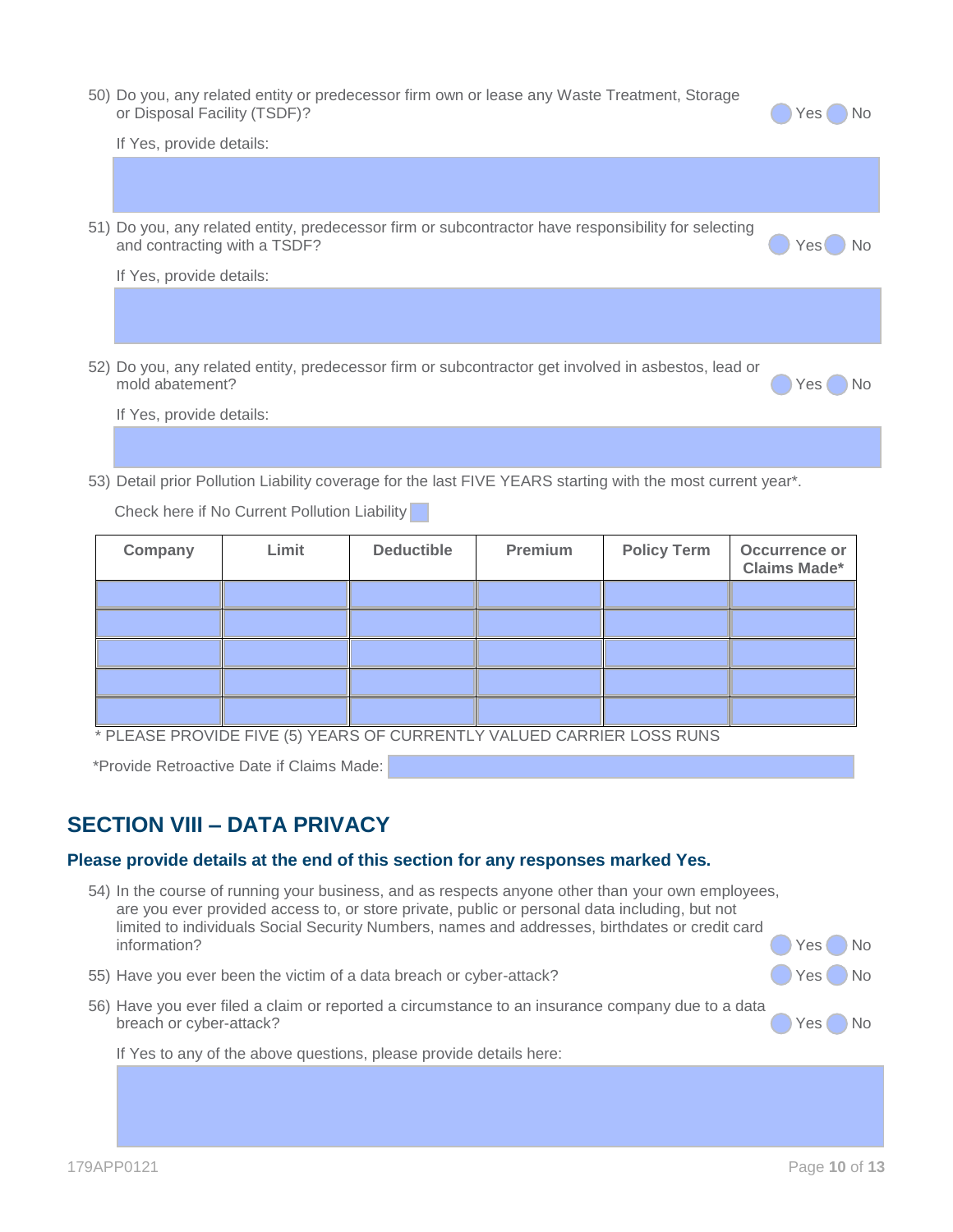57) Do you have someone, either an employee or third party, whose responsibility it is to keep your systems and data secure? The systems and data secure?

If Yes, what is their name and title:

58) How frequently do you perform internal cyber risk vulnerability or other tests to monitor your cyber security?

## **SECTION IX– QUALITY ASSURANCE AND RISK MANAGEMENT**

|           | process?                                                                 | 59) If you provide in-house design services, do you have a documented peer review           | N/A | $\bigcap$ No<br>Yes (        |
|-----------|--------------------------------------------------------------------------|---------------------------------------------------------------------------------------------|-----|------------------------------|
|           | and/or change orders?                                                    | 60) Does your firm have practices in place to handle conflicts, changes in site conditions, |     | $\bigcap$ No<br>Yes (        |
|           | 61) Does the applicant have:                                             |                                                                                             |     |                              |
| a)        | An in-house continuing education program for all licensed professionals? |                                                                                             | N/A | $\bigcirc$ Yes $\bigcirc$ No |
| b)        | Procedures to evaluate and screen potential new clients?                 |                                                                                             |     | Yes No                       |
| $\circ$ ) | Procedures for monitoring and collecting outstanding fees?               |                                                                                             |     | Yes (<br>$\Box$ No           |
|           | 62) Do you have a designated Risk Manager?                               |                                                                                             |     | Yes (<br>$\bigcirc$ No       |
|           | Name and title of the person responsible for Risk Management:            |                                                                                             |     |                              |
|           | Email:                                                                   | Phone Number:                                                                               |     |                              |
|           |                                                                          | 63) Do you have a written in-house quality management and/or quality assurance program?     |     | Yes <sup></sup><br>No.       |

#### **SECTION X– CLAIMS AND INCIDENTS**

| 64) Have any claims been made or legal action been brought in the past ten years (or made earlier                                                                            |                              |
|------------------------------------------------------------------------------------------------------------------------------------------------------------------------------|------------------------------|
| and still pending) against the applicant, any related entity or its predecessor(s) or any past or<br>present principal, partner, officer, director, shareholder or employee? | $\bigcirc$ Yes $\bigcirc$ No |
|                                                                                                                                                                              |                              |

If Yes, complete the [Supplemental Claim Information Form](https://www.admiralins.com/wp-content/uploads/2020/02/Supplemental-Claim-Information-Form-142APP0220.pdf) for each claim.

65) After inquiry, is the applicant, any predecessor, or any other person for whom coverage is requested, aware of any facts, circumstances, incidents, injuries or accidents that a reasonably prudent person might expect to give rise to a claim or lawsuit whether valid or not, which might directly or indirectly involve the applicant(s)?

If Yes, provide complete details for each incident and note whether or not these incidents have been reported to your insurance company:

66) After inquiry, is the applicant, any predecessor, or any other person for whom coverage is requested, aware of any facts, circumstances, incidents, injuries or accidents arising specifically from a pollution incident that a reasonably prudent person might expect to give rise to a claim or lawsuit whether valid or not, which might directly or indirectly be attributable to the applicant(s)? Yes No

If Yes, provide complete details for each pollution incident and note whether or not these pollution incidents have been reported to your insurance company: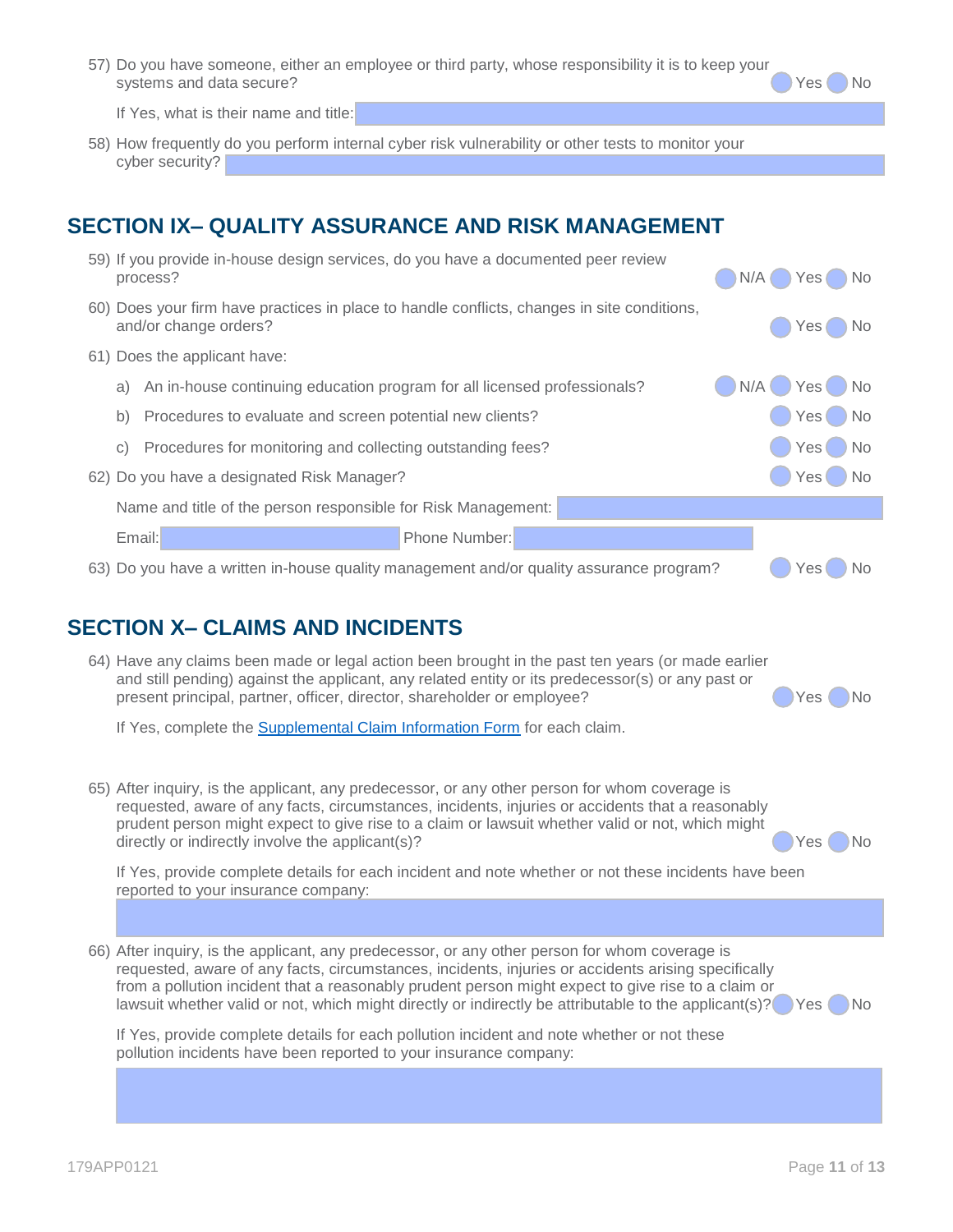| 67) Does the applicant have any pending disputes concerning the payment of fees to you for your |  |                              |  |  |  |
|-------------------------------------------------------------------------------------------------|--|------------------------------|--|--|--|
| work or services rendered, or for your products?                                                |  | $\bigcirc$ Yes $\bigcirc$ No |  |  |  |
| If Yes, provide details:                                                                        |  |                              |  |  |  |
|                                                                                                 |  |                              |  |  |  |

| 58) Has the applicant testified, provided expert testimony or given a deposition or statement in any Yes No |  |
|-------------------------------------------------------------------------------------------------------------|--|
| dispute or proceedings where a claim has been made or suit filed against any party to the work              |  |
| or project where you provided any services or products?                                                     |  |
| If Yes, provide details:                                                                                    |  |
|                                                                                                             |  |

| 69) Is the applicant aware of any projects you were involved in that were abandoned prior to |  |  |
|----------------------------------------------------------------------------------------------|--|--|
| completion?                                                                                  |  |  |

If Yes, please list all abandoned projects and provide the reason why:

**O**Yes No